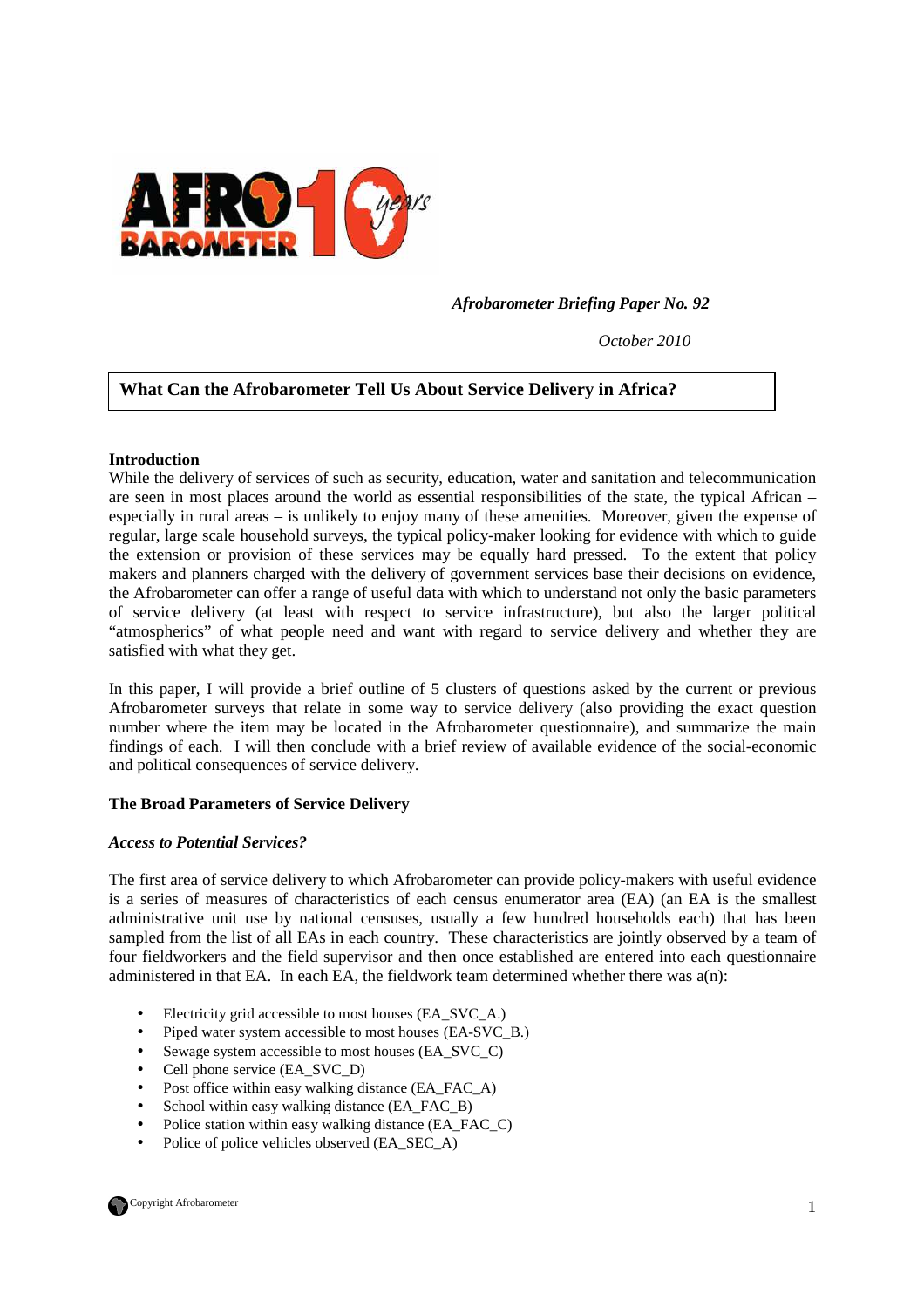- Health clinic within easy walking distance (EA\_FAC\_D)
- Market stalls selling groceries and/or clothing within easy walking distance (EA\_FAC\_E)
- Road at the start point within the EA paved / tarred / concrete (EA\_ROAD\_A)

The results suggest that African governments together with donors and international agencies, and sometimes with private businesses, have been able to build local community schools within easy walking distance of nine out every ten adult respondents across the 20 countries included in Round 4 of the Afrobarometer. Around two thirds of Africans live close to market stalls where they can buy groceries or clothes, or a health clinic, and live in areas with cellphone service. Around half live in EAs with electricity and piped water systems. But only about one-third live close to a paved road or police station. And around one-quarter live in areas where our interviewers witnessed police or police vehicles, or which have a post office or sewerage system.



**Figure 1: Service Infrastructure , 20 African Countries, 2008-2009**

In many respects, however, these total figures obscure more than they reveal. First of all, they obscure extreme cross-national differences. For example, while 95 percent of Batswana live in EAs with piped water systems, just 4 percent of Burinkabe do so. And where 90 percent of Cabo Verdeans live in EAs with electrical grids, just 8 percent of Liberians do. While these are the most extreme, substantial crossnational difference exist on almost all of these measures (local schools show the smallest variation with results in the 80 to 98 percent range for all countries except Liberia and Senegal).

Second, both the Afrobarometer-wide results, as well as the cross-national results, obscure very substantial urban-rural differences *within* most countries. The largest differences exist with respect to the construction of piped water and electrical grids, and are displayed in Figures 2 and 3 respectively. However there are also substantial urban-rural differences with respect to the existence of local police stations, health clinics and paved roads. And while sewage systems are not widespread even in urban areas, few countries have managed to build them in rural areas (with the exception of South Africa, Ghana and Nigeria where they exist in about 20 percent of rural EAs). Rural-urban differences are less visible with regard to cell phone service (seven countries have urban coverage of 100 percent and an additional seven are between 87 and 99 percent: of these 14, coverage extends to at least 50 percent of rural EAs, and over 80 percent in six). It may be worthwhile to investigate how private companies and

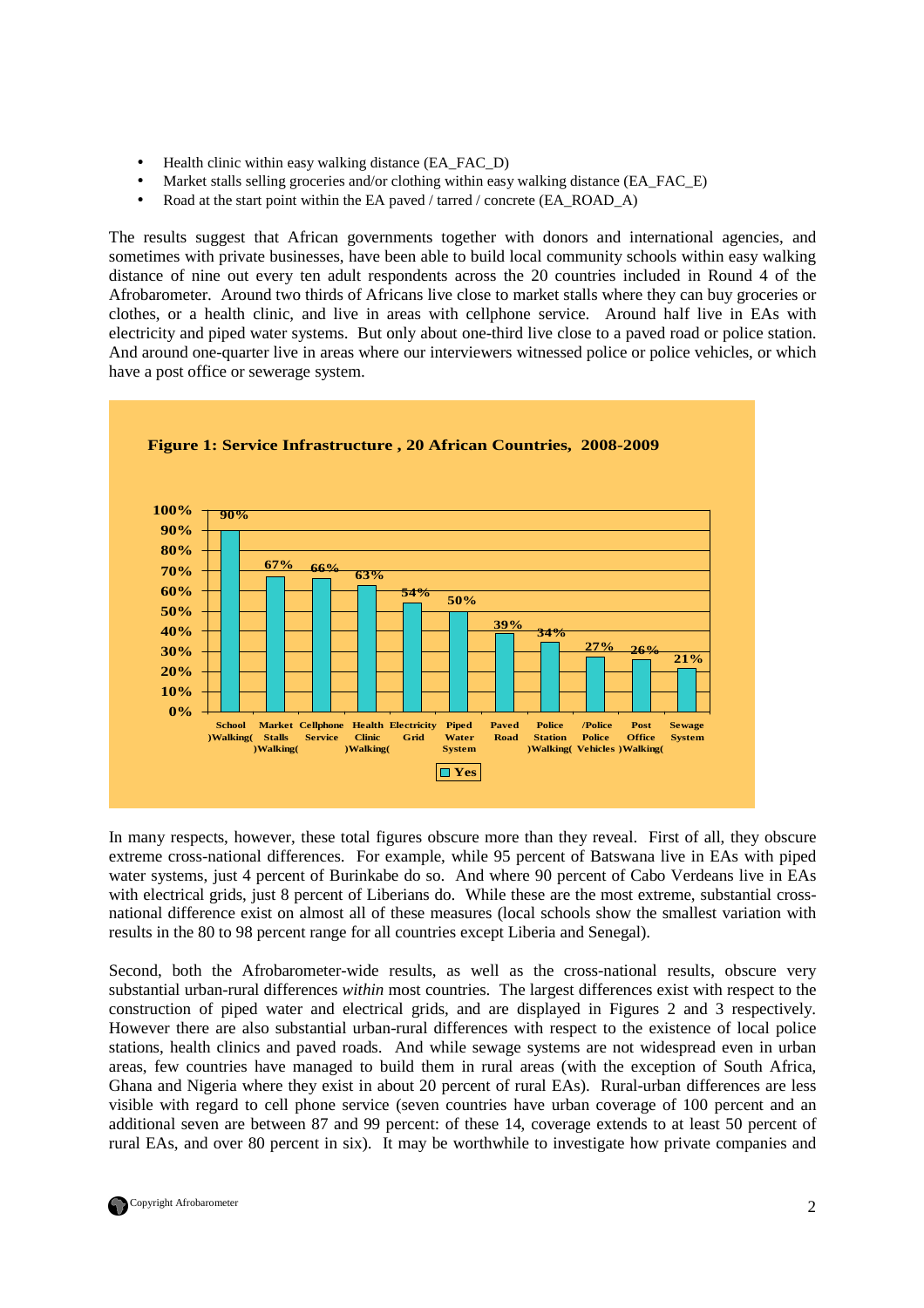telecommunications parastatals have been able to spread these services to such large proportions of so many otherwise underdeveloped countries so quickly (e.g. is it simply easier to accomplish, does it result from different business models, or is it due to the presence of private sector competition?)



Guided by the results to a statistical procedure called factor analysis (which analyzes underlying patterns across a group of variables to identify the patterns that are similar and dissimilar), we find that service infrastructure falls into three different patterns, which I label "*Development Infrastructure*" (electricity

![](_page_2_Picture_3.jpeg)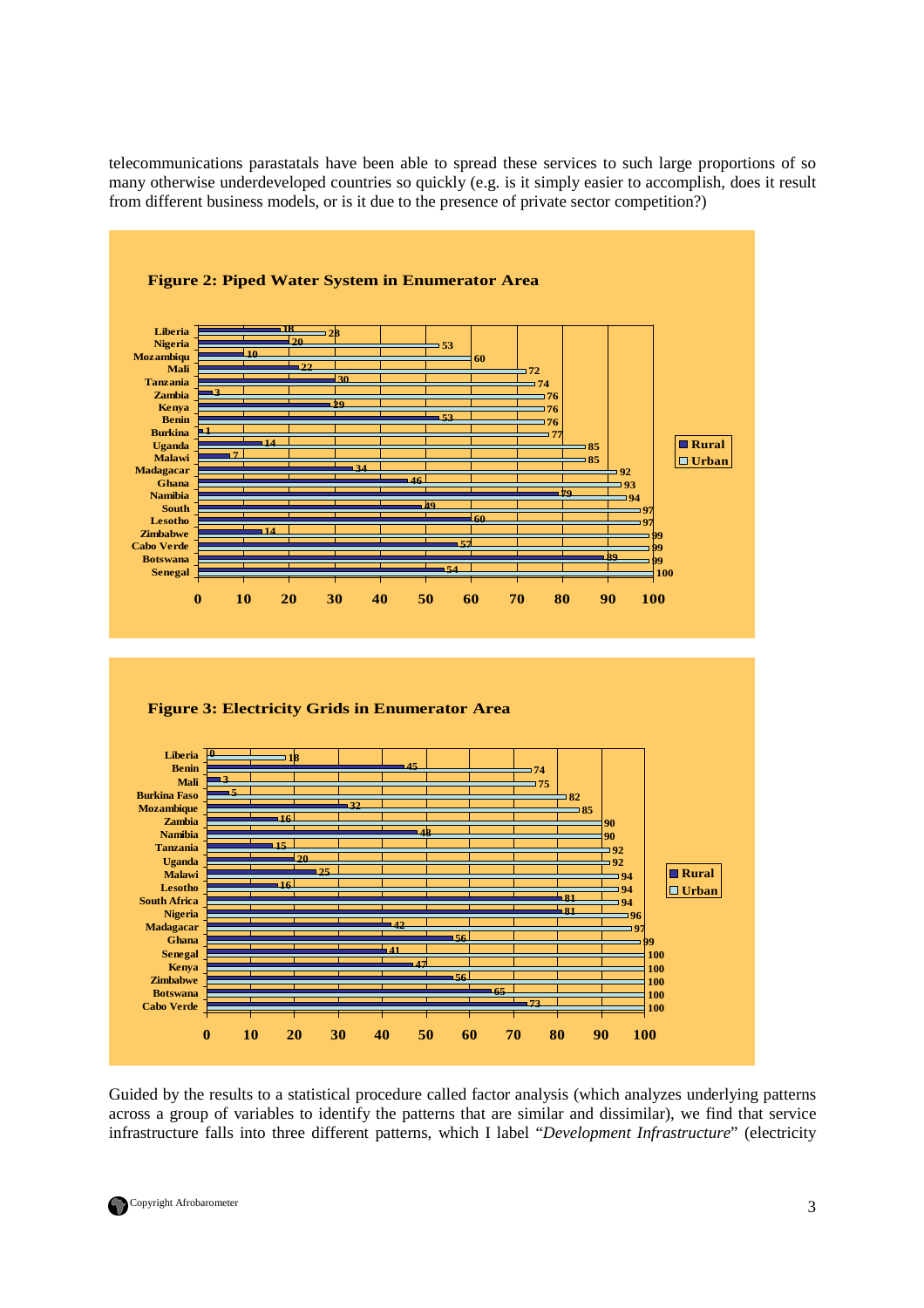grid, piped water system, sewage system, paved roads and cellphone service), *Community Infrastructure* (school, post office, health clinic, and market stalls), and *Security Infrastructure* (police station, and observed police or police vehicles), Table 1 displays the average scores for each country on a scale of 1 (if all EAs had all services) to 0 if no EA had any of the services). In terms of Development Infrastructure, which we will subsequently see is the most important of the three, Cabo Verde, South Africa, Botswana and Namibia rank at the top, with Mali, Lesotho, Liberia and Burkina Faso at the bottom.

|                 | Development Infrastructure | <b>Community Infrastructure</b> | Security Infrastructure (Police |
|-----------------|----------------------------|---------------------------------|---------------------------------|
|                 | (Electricity, Piped Water, | (School, Post Office, Health    | Station, Police or Police       |
|                 | Sewage, Paved Road, Cell   | Clinic, Market Stalls / Shops)  | Vehicles)                       |
|                 | phone Service              |                                 |                                 |
| Cabo Verde      | .792                       | .429                            | .357                            |
| South Africa    | .762                       | .554                            | .562                            |
| <b>Botswana</b> | .689                       | .636                            | .447                            |
| Namibia         | .619                       | .486                            | .420                            |
| Nigeria         | .609                       | .524                            | .455                            |
| Ghana           | .605                       | .485                            | .296                            |
| Zimbabwe        | .510                       | .597                            | .413                            |
| Kenya           | .460                       | .495                            | .343                            |
| Benin           | .468                       | .570                            | .246                            |
| Senegal         | .443                       | .366                            | .118                            |
| Tanzania        | .442                       | .468                            | .202                            |
| Zambia          | .426                       | .408                            | .223                            |
| Mozambique      | .395                       | .550                            | .433                            |
| Malawi          | .367                       | .444                            | .180                            |
| Uganda          | .353                       | .401                            | .229                            |
| Madagascar      | .345                       | .720                            | .574                            |
| Mali            | .269                       | .435                            | .089                            |
| Lesotho         | .275                       | .509                            | .287                            |
| Liberia         | .205                       | .300                            | .211                            |
| Burkina Faso    | .185                       | .450                            | .086                            |
| Total           | .461                       | .491                            | .309                            |

### *Table 1: Three Indicators of Service Infrastructure, 2008-2009*

If we now know something more about the status of service infrastructure in Africa, we turn to a range of other measures of the economic and political "atmospherics" surrounding service delivery: who pays (or is supposed to pay) for it? how easy are services to obtain? and which services to people prioritize over others and how well do they think they are working?

### *Paying for Services*

One of the main dimensions of economic reform in Africa over the past twenty years has been the introduction of user fees for certain essential services as well as efforts to broaden the tax base so that national governments could better marshal the financial resources to sustain and expand service delivery. In order to provide an initial estimate of the proportions of Africans who think, or who are aware that they are supposed to pay these fees, Afrobarometer asked questions which measured the following issue in Round 4:

- Had to pay fees for government service such as education or health care in past year (q64a)
- Had to pay license fees to local government in past year (q64b)
- Had to pay property taxes / rates in past year (q64c)
- Had to pay public utility fee (e.g. water, electricity, telephone) in past year (q64d)
- Had to pay income tax in past year (q64e)

![](_page_3_Picture_11.jpeg)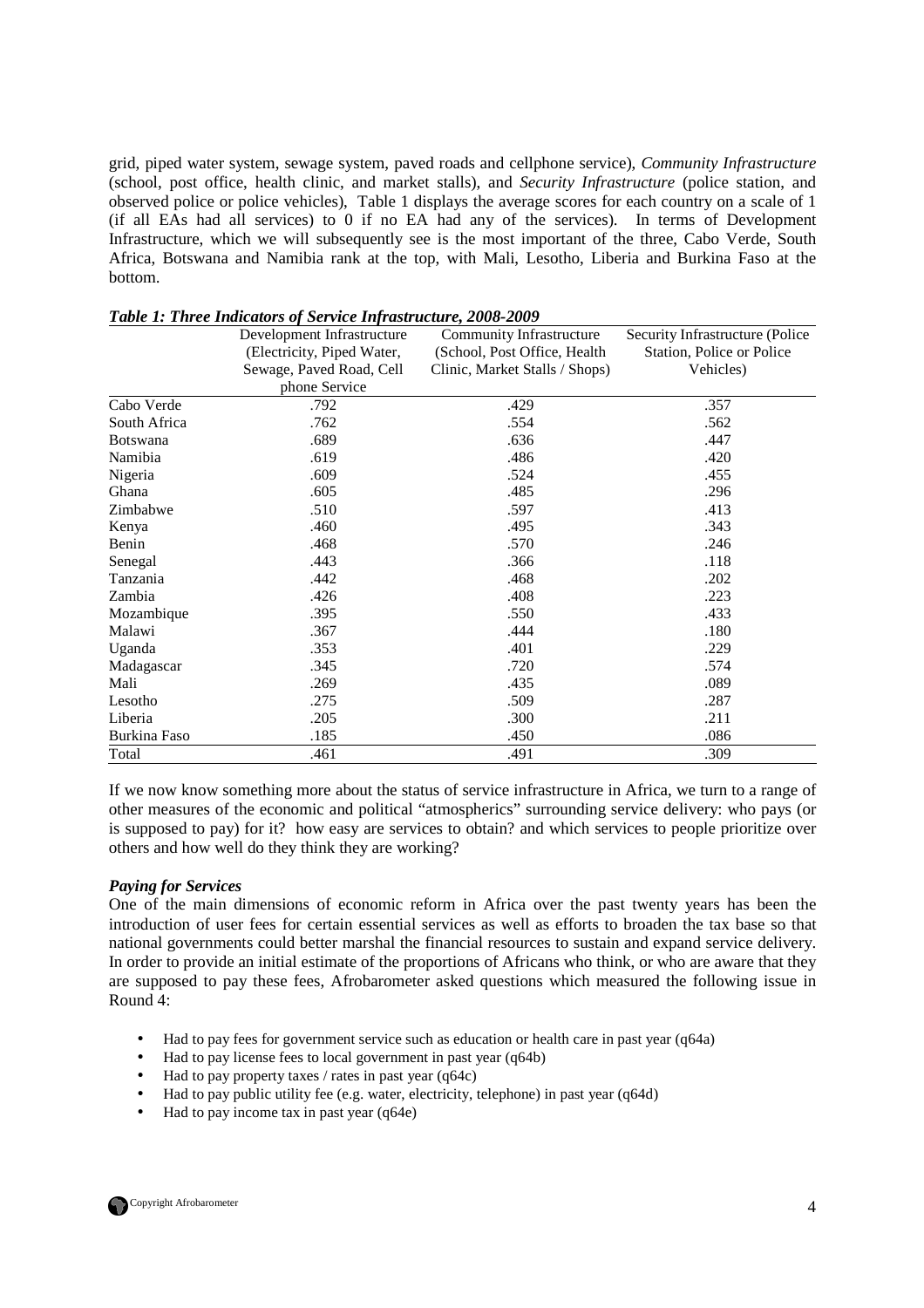As displayed in Table 4, a large majority of Africans (70 percent) said that they "had to make" payments for a government service such as schooling or a visit to a healtth clinic in the previous year, and just under one half (46 percent) said they "had to make" payment for a public utility like water, electricity or a landline telephone The figures drop sharply to between one-in-four and one-in-five for local government license fee (25 percent), property taxes (24 percent) or income taxes (21 percent). There are the same types of cross national differences, as well as urban-differences on these questions as we saw with regard to the provision of infrastructure (not shown).

![](_page_4_Figure_1.jpeg)

## *The Ease of Obtaining Services*

Another key part of the story of service delivery, of course, is how well the various infrastructures provided are actually administered. Are various facilities well supplied? Do officials provide efficient and courteous service? Or are citizens "shaken down" for bribes or other favours? Round 3 of the Afrobarometer, conducted in 18 countries in 2005-2006, asked respondents about the following issues:

- Ease of obtaining an identify document (R3 q71a)
- Ease of obtaining household services (R3 q71b)
- East of getting help from police (R3 q71c)
- Ease of obtaining primary school placement for child (R3 q71d)
- Ease of obtaining medical treatment (R3 q71e)
- Problems encountered at child's school (R3 q73a-73g)
- Problems encountered at health clinic (R3 q74a-74g)

Round 4 also continued a set of questions asked in all previous Afrobarometer surveys about whether respondents:

- Had to pay bribe to get document or permit (q51a)
- Had to pay bribe to get water or sanitation services in past year (q51b)
- Had to pay bribe to avoid problem with police (q51c)

![](_page_4_Picture_15.jpeg)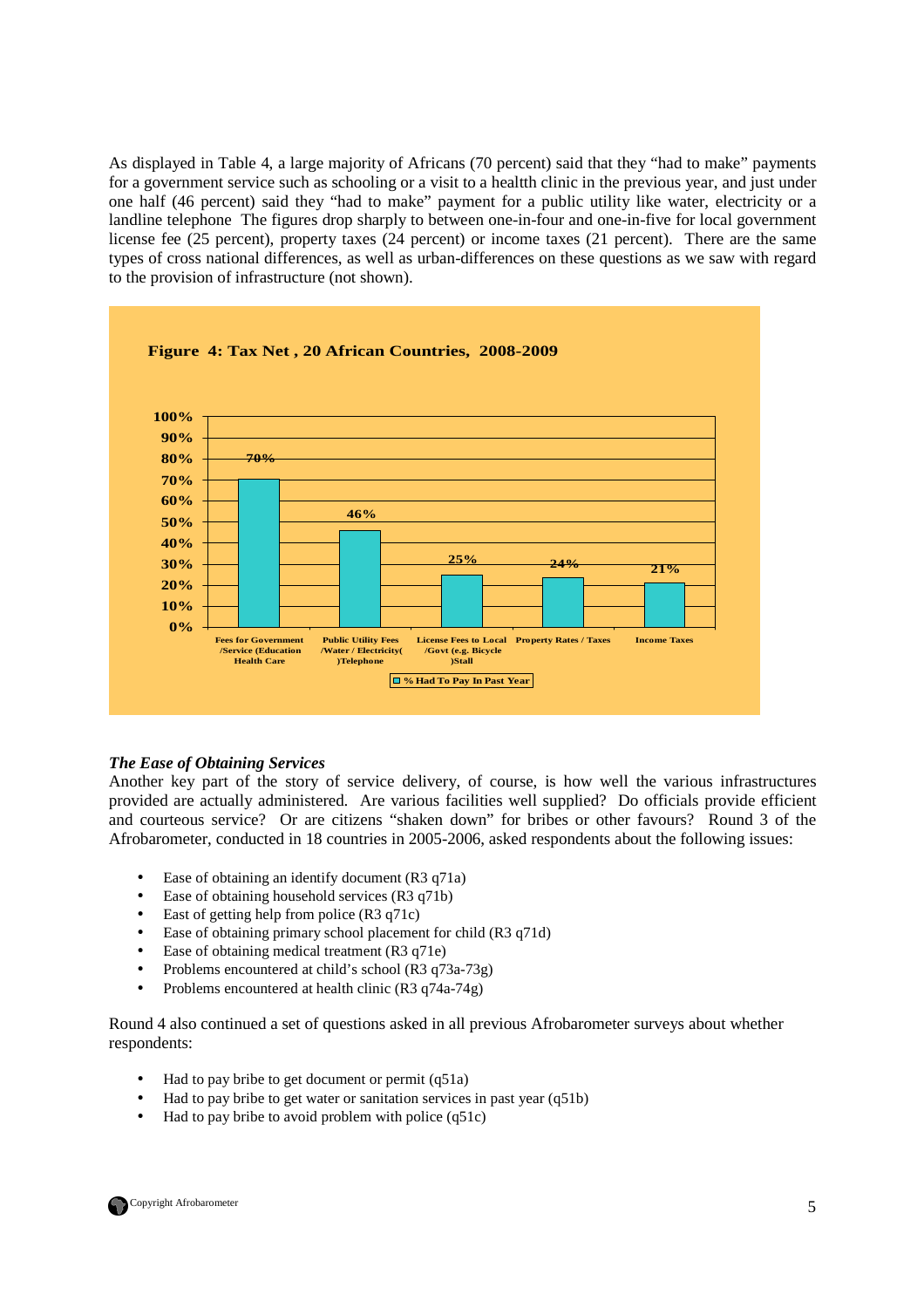The plurality of respondents told interviewers in 2005-2006 that it was either "difficult" / "very difficult" to obtain a household service from a government office (47 percent), get help from the police (45 percent) or get an identity document (44 percent), or that they "never try" to get these things. However, there was a more favorable balance of positive reports of getting medical treatment or placement in school for a child. While there continue to be massive cross-national difference in the customer skills of public servants (for example, difficulties obtaining ID documents were experienced by 18 percent of Cabo Verdeans compared to 77 percent of Basotho; 13 percent of Batswana encountered problems at health clinics compared to 57 percent of Zimbabweans), the urban-rural differences are not nearly as large as on other issues, with no statistically significant differences in many countries.

![](_page_5_Figure_1.jpeg)

In order to get a better sense of the types of problems encountered, two sets of questions focused in on experiences with local schools, and at public clinics in the previous 12 months. With respect to clinics, Afrobarometer found that while many respondents found the fees too expensive (45 percent), user fees fell well down the list of experienced problems. The most frequently encountered problem was a long queue (61 percent), followed by a lack of medicine or supplies (57 percent), lack of courtesy (44 percent) and absent doctors (45 percent). Thirty percent said they encountered dirty facilities. And if bureaucratic inefficiency and intransigence weren't enough, 21 percent said they faced demands for illegal payments. More recent questions from Round 4 found that 14 percent had to pay a bribe to get an identity document, 11 percent in order to avoid a problem with the police, and 8 percent to get water or sanitation services.

![](_page_5_Picture_3.jpeg)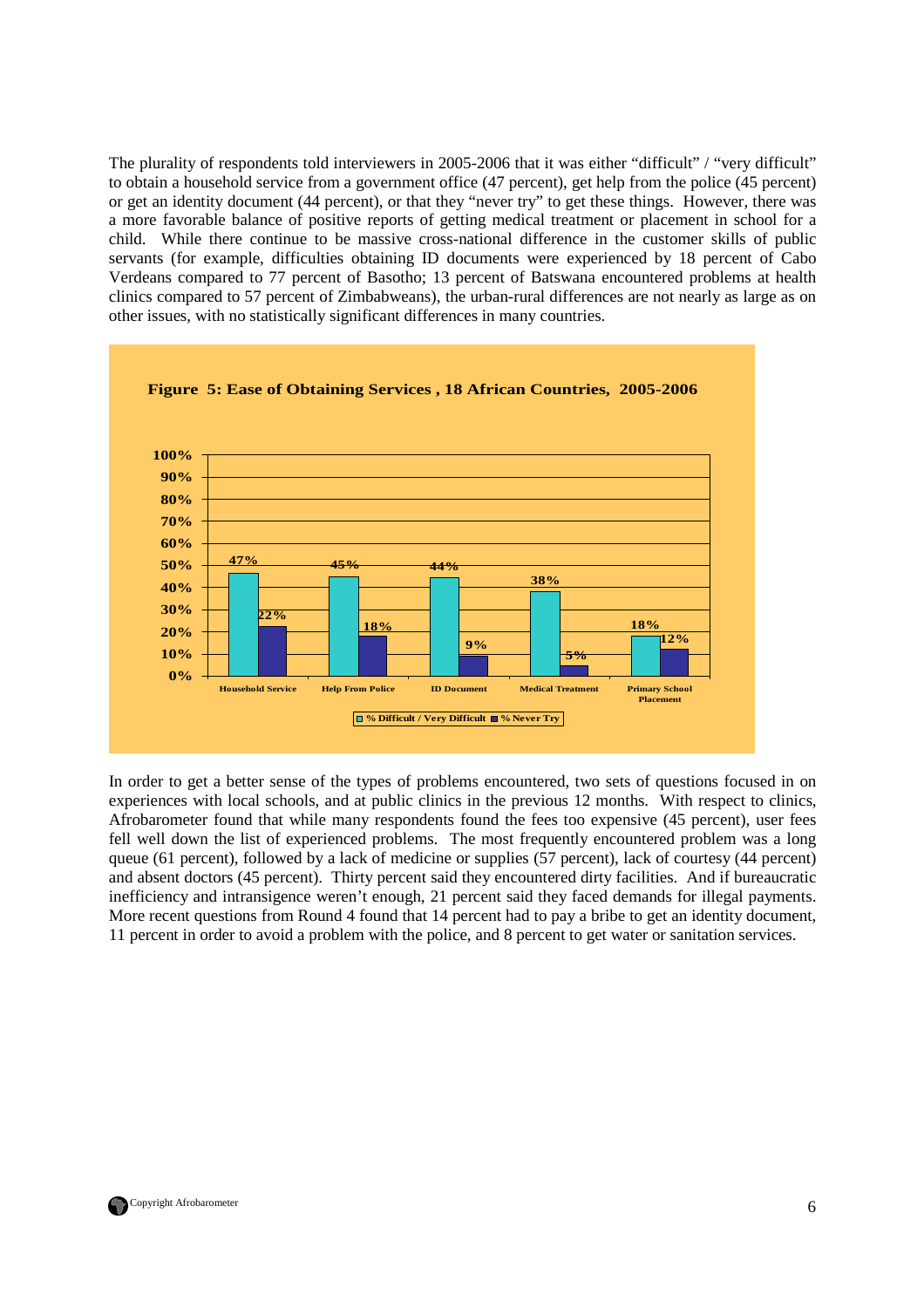![](_page_6_Figure_0.jpeg)

## **Figure 6: Problems At Public Clinic (Last 12 Months), 2005-2006**

## *Service Delivery As A Public Priority*

While it is understandable that government service planners assume that the things they provide are in great demand from citizens, this is not always the case. To get at public priorities, Afrobarometer asks respondents to list the three:

• Most important problems facing country that government should address (q56pt1-pt3)

As we see in Figure 7, while many Africans see the direct provision of one or another specific public good as a top priority for government action (which can be provided as a "service" by a specific government department or agency), a large proportion also think that government should first concentrate its mind on affecting broader national goals (like very simply "managing the economy" – which to most people probably means growth, or fixing "unemployment") through macro-economic policy-making.

![](_page_6_Picture_6.jpeg)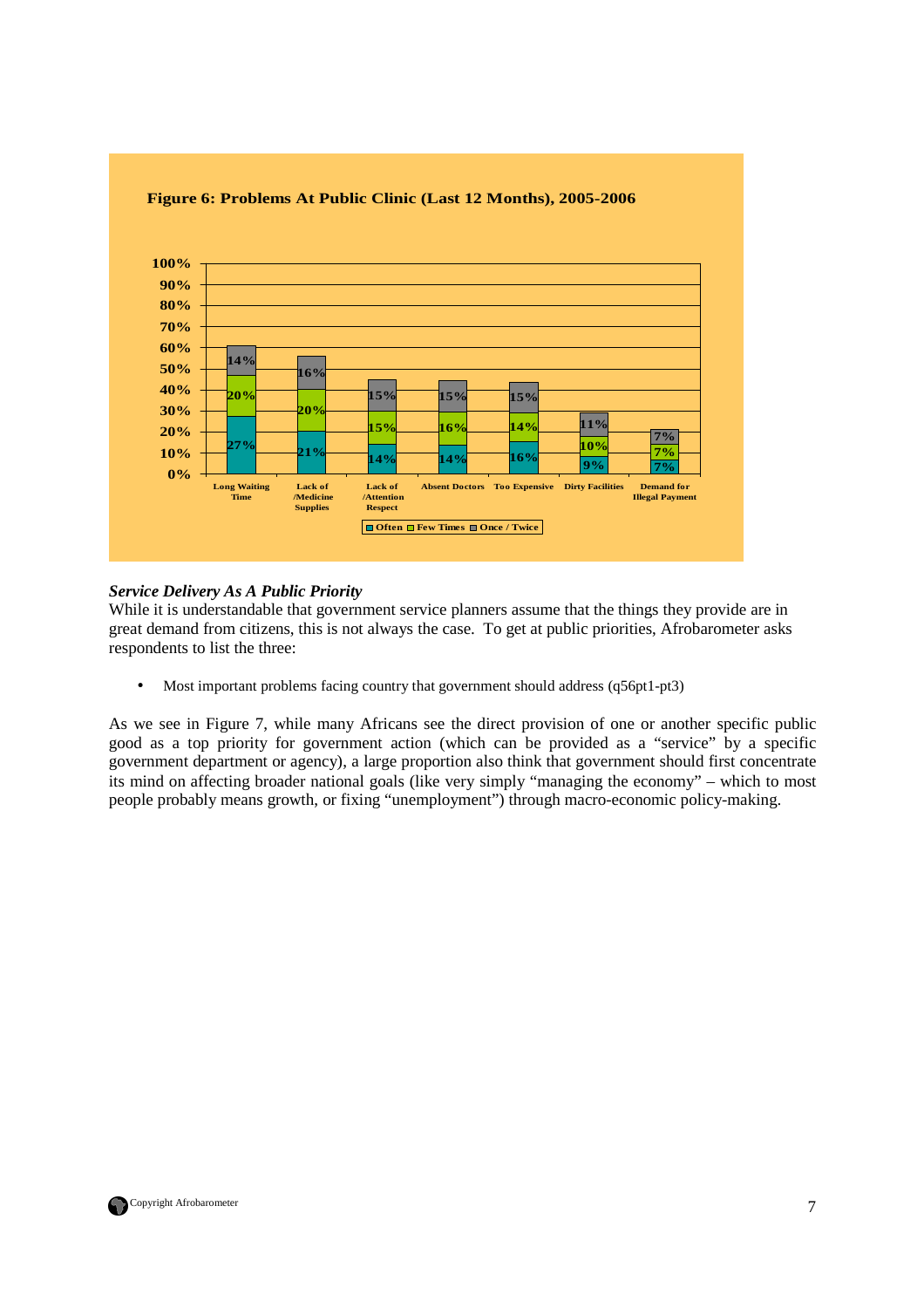![](_page_7_Figure_0.jpeg)

### *How Well Are Services Working?*

A final piece of the puzzle provided by Afrobarometer surveys are measures of citizen evaluations of the job they think their government is actually doing providing various services. I divide the various performance areas contained in this battery of questions into whether they ask about sector specific performance areas which involve the delivery of a particular service, broader goals that are best addressed by multiple parts of government and macro economic policy, or other issues.

- Macro Economic Management
	- o How well government has managed economy (q51a)
	- o How well government has improved living standards of poor (q51b)
	- o How well government has created jobs (q51c)
	- o How well government has kept prices stable (q51d)
	- o How well government has narrowed gap between rich and poor (q51e)
- Service Delivery
	- o How well government has improved basic health services (q51g)
	- o How well government has addressed educational needs (q51h)
	- o How well government has provided water and sanitation services (q51i)
	- o How well government has ensured everyone has enough to eat (q51j)
	- o How well government has combated HIV/AIDS (q51l)
	- o How well government has maintained roads and bridges (q51m)
	- o How well government has maintained stable supply of electricity (q51n)
- Political Management (Crime and Corruption)
	- o How well government has reduced crime (q51f)
	- o How well government has fought corruption (q51k)

For all the challenges we have thus far observed with regard to service infrastructure and service provision, it is perhaps surprising that Africans give higher, and in many cases much higher ratings to government performance in various areas of service delivery, than they do to macro-economic management. At most, 46 percent award their government with positive marks in the area of "managing the economy," whereas just one third approve of its job "improving living standards of the poor," and

![](_page_7_Picture_21.jpeg)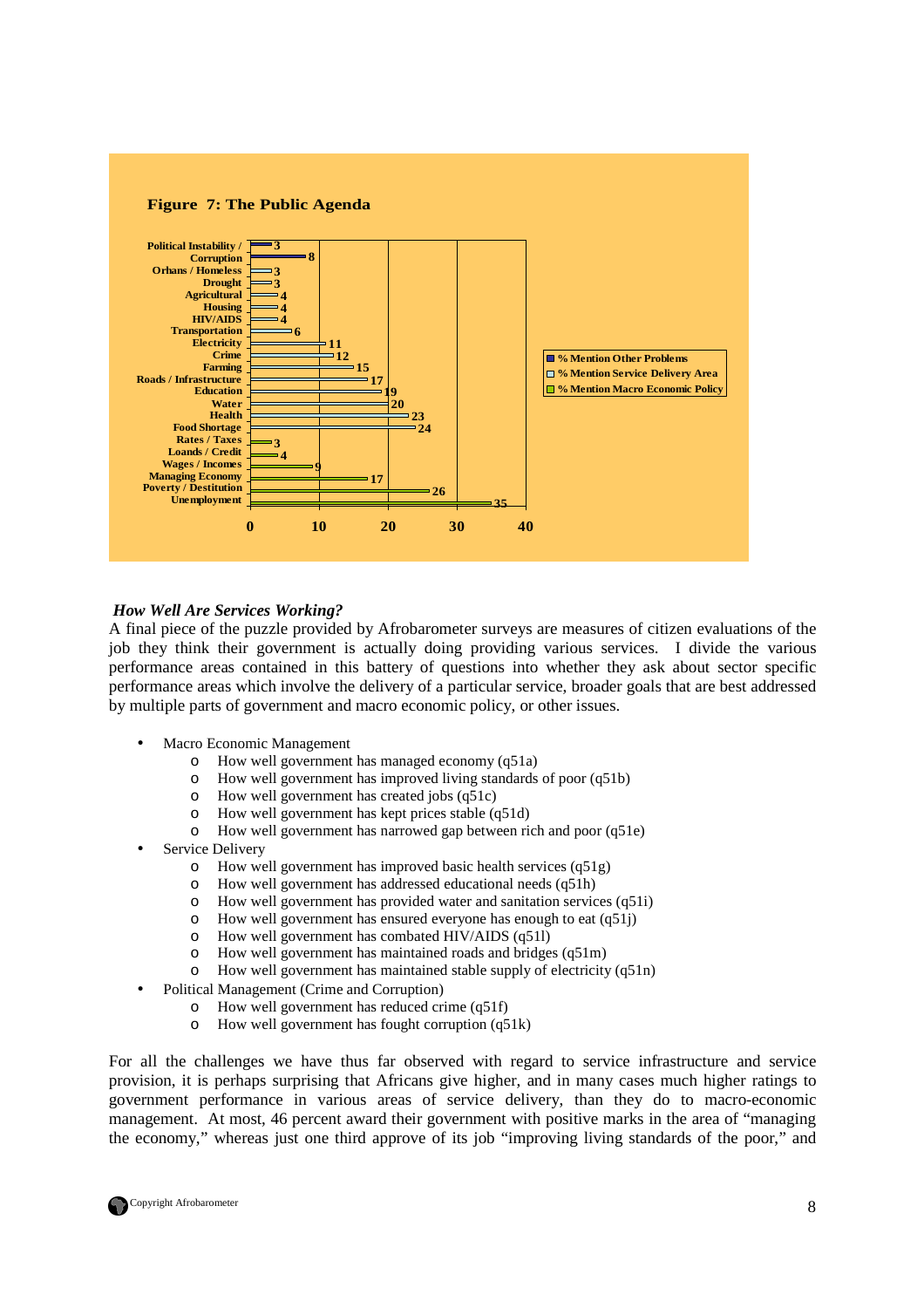between one quarter and one fifth for job creation, narrowing inequality, and controlling inflation. On the other hand, seven in ten say their government is doing a good job "combating HIV/AIDS," and six in ten are satisfied with its performance in the areas of health services and education. And approximately one half of all citizens approve of government delivery in the areas of crime, water and sanitation, and roads and bridges.

![](_page_8_Figure_1.jpeg)

In addition, services are also tapped in a battery of questions specifically asking about the performance of local government.

- o How well local government has maintained local roads (q59a)
- o How well local government has maintained local marketplaces (q59b)
- o How well local government has maintained public health standards (q59c)
- o How well local government has kept community clean (q59d)
- o How well local government has collected licence fees (q59e)
- o How well local government has collected rates (q59f)

What is most interesting to note in the responses to these questions is that people are sharply more critical of local government performance than for national government, even when they involve what are largely the same dimensions of performance such as roads, public health, or sanitation.

![](_page_8_Picture_10.jpeg)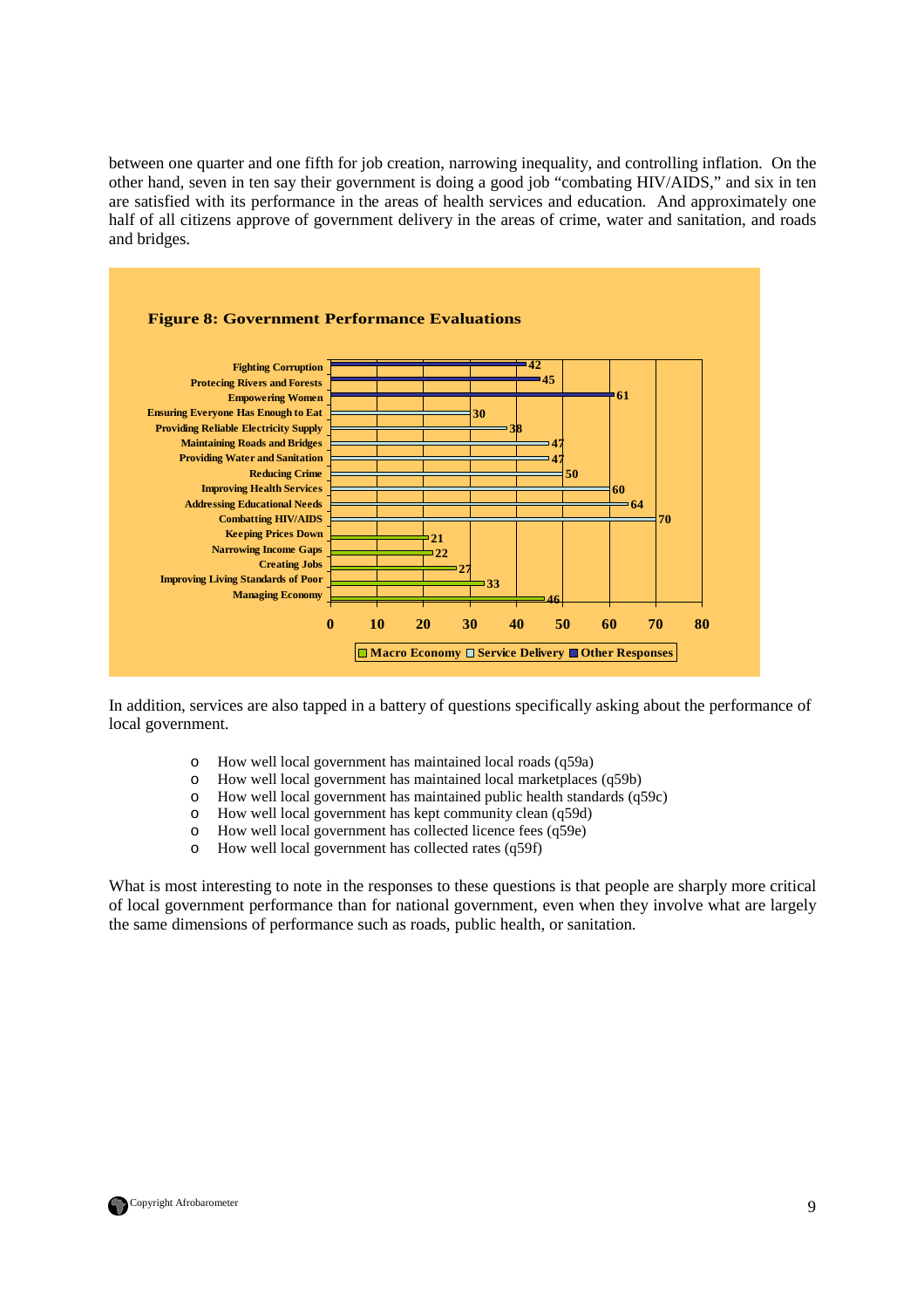![](_page_9_Figure_0.jpeg)

### **The Consequences of Service Delivery**

Probably the most important question that policy makers want to know is whether the services they have been able to create and maintain have had any kinds of tangible impact. In this last section, we briefly turn to review various uses of Afrobarometer data to gauge the overall social, economic and political impact of service provision.

## *Does Service Infrastructure Reduce insecurity?*

Because the Afrobarometer also asks respondents how often they fear crime in their home, and whether they were the victim of a crime in the past year (either theft or assault), we can test the linkages with the presence of local police services. In fact, we virtually *no* relationship between whether a respondent lives in an EA with a police station, or police presence, and whether or not they fear crime in their homes, or whether they have actually experienced crime (in the past year). This is true for all Africans in general, but also within almost all countries. The only exceptions is South Africa, where police presence does actually reduce the level of victimization (though this is most probably due to the legacy of apartheid where most police stations are still located in historically white, and much safer city or suburban centers). In Mali, Mozambique, Nigeria, and Zambia, the presence of a police station actually appears to *reduce* security. But in both sets of exceptions, the effect is rather small.

### *Does It reduce poverty?*

The typical approach to measuring poverty involves extensive questioning of an informant about the income, expenditures, consumption and assets of the entire household, as well as its access to a range of social services. But this is not practical in surveys like Afrobarometer where the focus in on asking individual citizens about their political opinions, values and behaviours leaves limited questionnaire space for demographic measurement. Thus we adopted and developed a small experiential battery of items first asked in the New Russia Barometer (Rose 1998) which we now call the Lived Poverty Index (Mattes 2008) that focusses efficiently and directly on the central, core aspect of poverty, namely the rate at which people actually go without the basic necessities of life. It thus measures a portion of the central core of the concept of poverty that is not well captured by existing measures, and thus offers an important complement to official statistics on poverty and development. It can also be done more frequently in surveys that use smaller samples such as Afrobarometer (because of the large sample sizes desired by

![](_page_9_Picture_7.jpeg)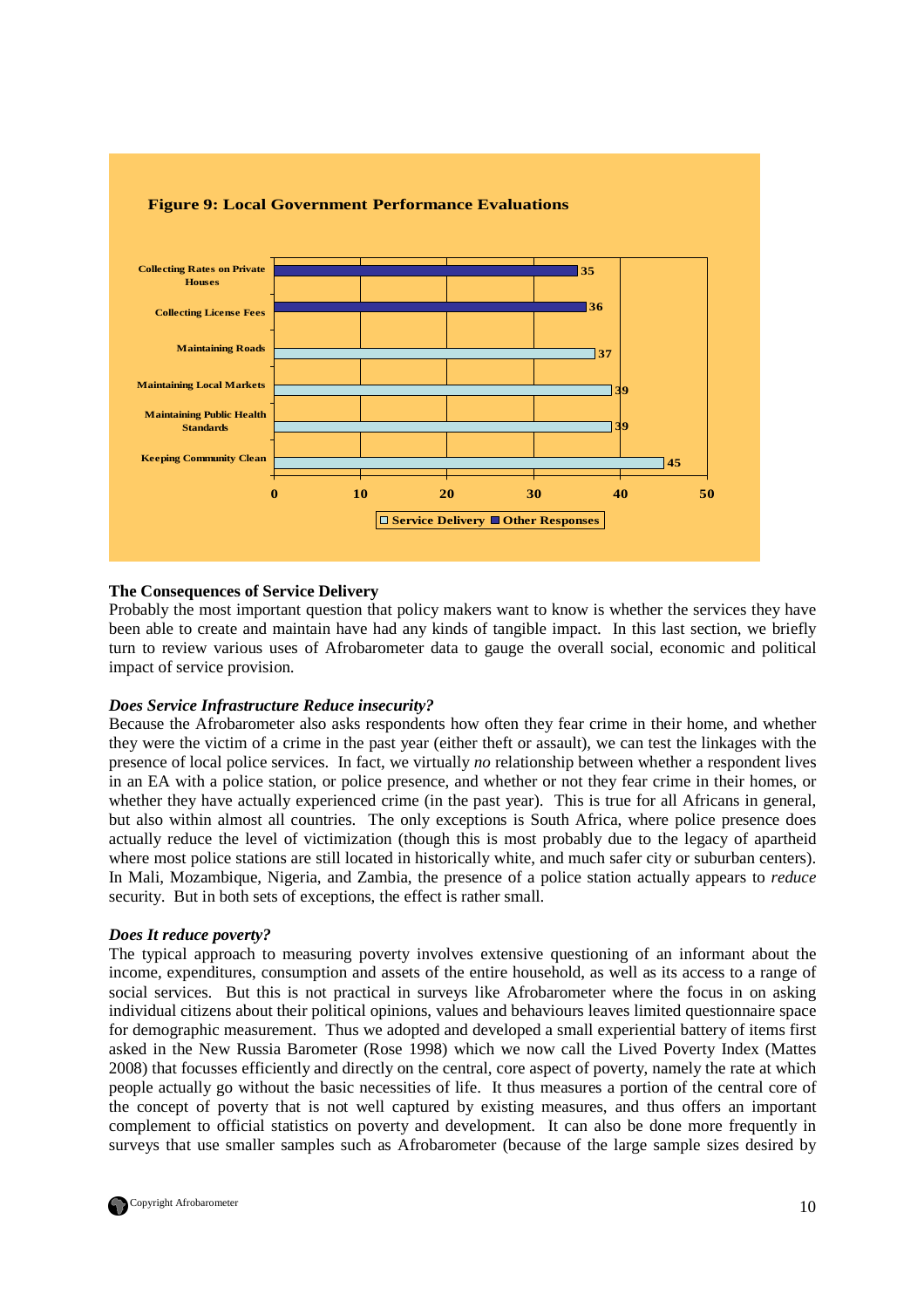economist to estimate poverty and other issues such as unemployment with a high degree of precision, large scale income and expenditure household surveys are relatively rare in Africa).

The root of the Afrobarometer battery of questions reads: "Over the past year, how often, if ever have you or your family gone without  $\cdots$ ?" The interviewer then repeats the question for each of the following basic necessities: "Enough food to eat?" "Enough clean water for home use?" "Medicines or medical treatment?" "Enough fuel to cook your food?"and "A cash income?" However, while people may be the best judges of their own well-being and quality of life, survey researchers need to avoid forcing respondents to report their recalled experiences at an inappropriately fine level of precision. Thus, rather than asking people to provide us some ratio level answer, such as the number of days out of 365, or the number of weeks out of 52, we simply provide an ordinal level response scale with the options: "Never" (0), "Just Once or Twice" (1), "Several Times" (2), "Many Times" (3) or "Always" (4)? Nonetheless, when averaged together, these responses combine to form a valid and reliable index of "lived poverty."

To what degree is lived poverty affected by service delivery, or at least the presence of service infrastructure? We find that service infrastructure, particularly what we earlier called Development Infrastructure (Electricity Grid, Piped Water System, Sewerage System, Cell Phone Service) makes an important contribution to people's lives across all countries. Respondents living in EAs with no development infrastructure have a mean LPI score of 1.58 (on a scale of 0 to 4), while those living in fully serviced areas have an average poverty score of 0.95. Even though poverty is substantially higher in rural area, the impact of Development Infrastructure is about the same in both rural *and* in urban areas.

![](_page_10_Figure_3.jpeg)

## *Does It Increase Health?*

In Round 3, Afrobarometer asked respondents how frequently in the previous month they had felt (1) so worried or anxious or worn out or exhausted, or (2) physically ill, that they had to reduce the amount of work they did in the home or at a formal job. The average response to these two items forms a valid and reliable construct of ill health. We find that Development Infrastructure (the cellphone service question was not asked in Round 3) again has a significant, though far smaller effect, reducing ill health from .91 (on a scale of 0 to 4) in a non serviced EA to .77 in a fully serviced area. Again, the size of this impact is